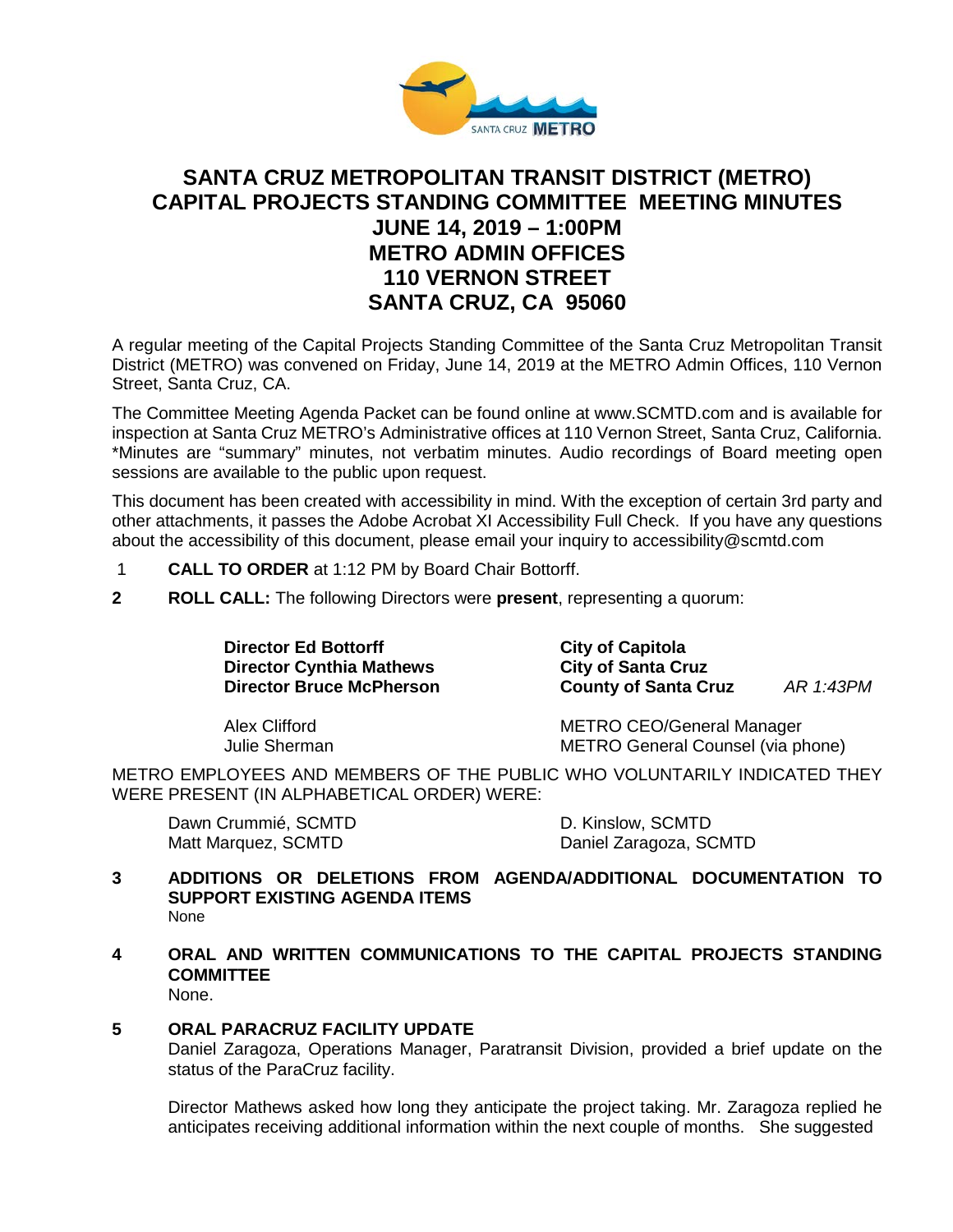giving the County Planning Department a heads-up. Mr. Zaragoza noted that the County is aware there is a sense of urgency in addressing this project.

There was no public comment.

# **6 REVIEW AND RECOMMEND APPROVAL TO THE BOARD OF THE SCCRTC RAIL CORRIDOR ALTERNATIVE ANALYSIS STUDY SCOPE OF WORK**

Barrow Emerson, Planning and Development Director, spoke to the staff report. In response to Board Chair Bottorff's inquiry, Mr. Emerson noted that we plan to invest our resources in the best available option(s).

There was no public comment.

#### **ACTION: MOTION TO RECOMMEND APPROVAL TO THE BOARD OF THE SCCRTC RAIL CORRIDOR ALTERNATIVE ANALYSIS STUDY SCOPE OF WORK AS PRESENTED**

# **MOTION: DIRECTOR MATHEWS SECOND: DIRECTOR BOTTORFF**

### **MOTION PASSED UNANIMOUSLY (Directors Bottorff and Mathews). Director McPherson was absent.**

#### **7 RECEIVE AND RECOMMEND APPROVAL OF THE 10-YEAR (FISCAL YEAR 2020-29) STRATEGIC BUSINESS PLAN**

Barrow Emerson, Planning and Development Director, spoke to the agenda item, bringing the assembly's attention to the changes reflected in Attachment B.

Regarding page 7B.7, Director Mathews suggested adding the Business Council and other business organizations as appropriate. She also expressed her lack of optimism regarding the availability of additional funding sources.

CEO Clifford said this information will be transitioned to Jayme Ackemann, Marketing, Communications and Customer Service to develop marketing materials and information for public use.

Additional discussion ensued regarding the anticipated cost of a new ParaCruz facility, which will be updated as information is received.

There was no public comment.

### **ACTION: MOTION TO RECOMMEND APPROVAL OF THE 10-YEAR (FISCAL YEAR 2020-29) STRATEGIC BUSINESS PLAN AS PRESENTED**

#### **MOTION: DIRECTOR MATHEWS SECOND: DIRECTOR BOTTORFF**

**MOTION PASSED UNANIMOUSLY (Directors Bottorff and Mathews). Director McPherson was absent.**

**8 ANNUAL PROGRESS IN THE EVOLUTION OF THE FLEET TO ZERO EMISSIONS BUSES**  Barrow Emerson, Planning and Development Director, spoke to the staff report.

Battery technology was discussed. CEO Clifford reminded the assembly that METRO requires battery strength to last 300+ miles per day, including extreme weather and difficult road conditions. We are hopeful that energy capacity will continue to improve. CEO Clifford added that we anticipate the Proterra buses we are receiving next year will go further than previous models.